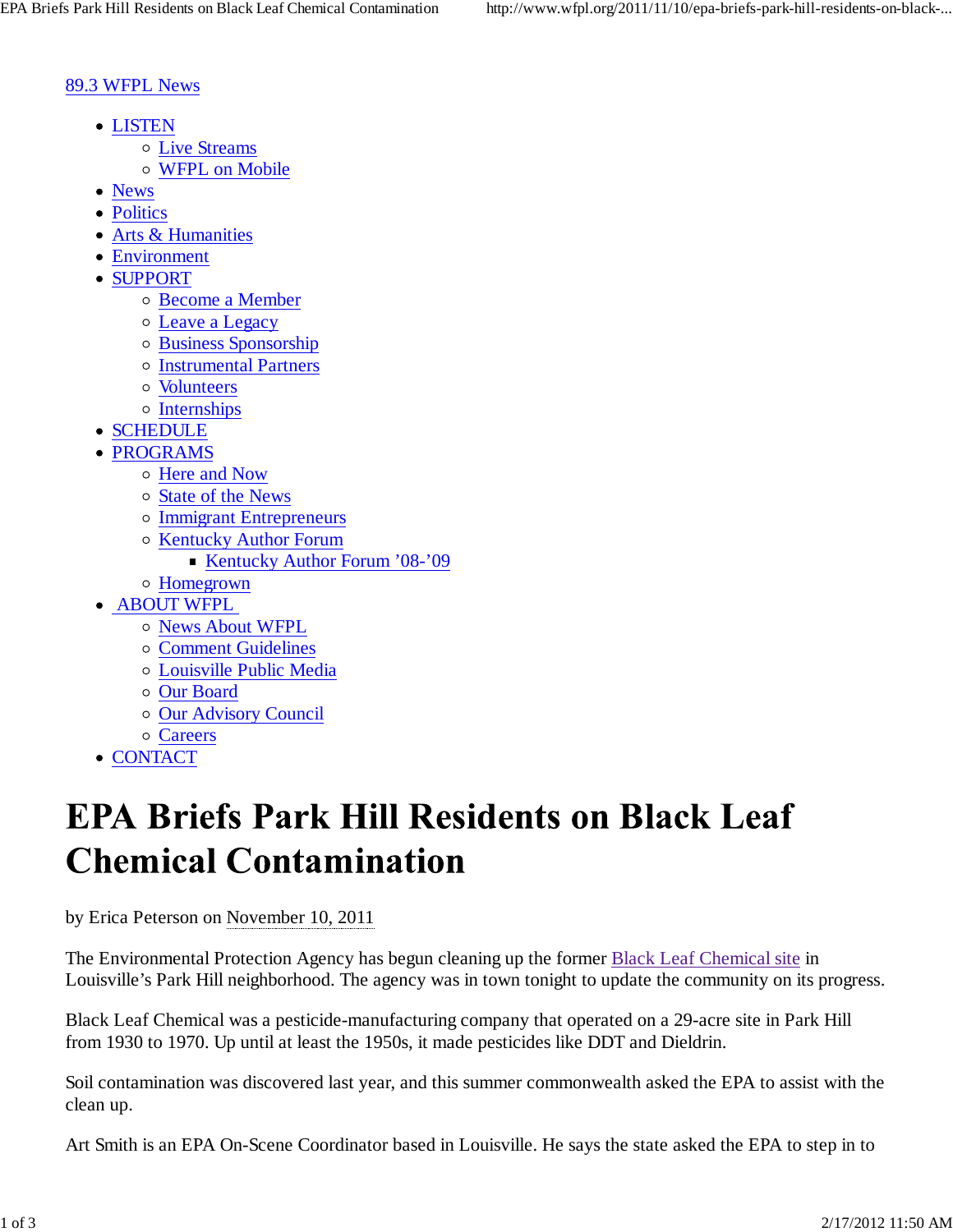help with clean up because of the nature of the site.

"They were concerned because of the proximity of residents to the site, they wanted to ensure that if there was contamination that has moved off the site that we would be able to identify it," he said.

Smith says the agency is seeking permission to test soil in yards near the Black Leaf site, to see if the contamination spread.

"If there is residential soil contamination we'd like to identify that first, talk with those homeowners about that situation," he said. "But whatever the case may be, this will be coming at no cost to the residents."

The EPA is investigation whether companies that owned the property after Black Leaf Chemical could be responsible for the clean up. If they aren't, the government will pay to remove the hazard.

Tagged as: Black Leaf Chemical, environmental protection agency

## **Comments Closed**

Comments on this entry are closed.

Previous post: LG&E, KU Settlement Includes Retrofit Delays, More Money for Energy Assistance

Next post: Win tickets to the Local Food Dinner with Community Farm Alliance